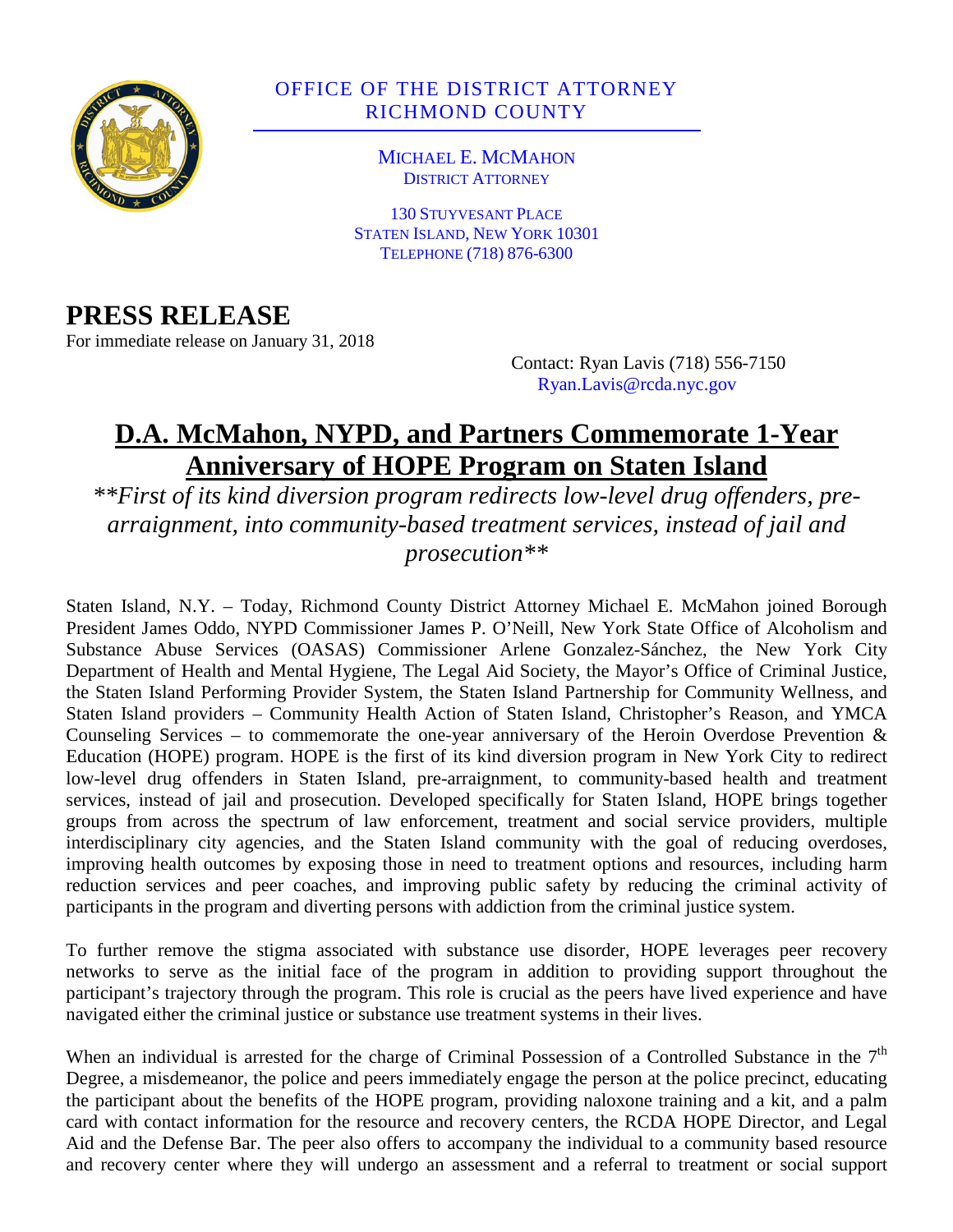#### services

Since its launch date in January 2017, the HOPE program has helped connect hundreds of individuals with substance abuse treatment services. The program has been so successful that it is currently being duplicated in other boroughs of New York City.

### **HOPE Program Data – Launched 1/17/17**

- 338 individuals have been offered HOPE
- 315 were met at the precinct by a peer/staff
- 265 individuals received naloxone trainings; 248 naloxone kits distributed
- 291 individuals have been to a Resource Center, received an assessment, and signed waivers.
- 263 participants (90%) have meaningfully engaged and their cases have been withdrawn.
- 101 people have been referred to outpatient treatment programs
- 24 people have been referred to inpatient treatment programs
- 14 people have been referred to detox programs
- 24 people have been referred to harm reduction programs
- 69 people have received services exclusively at the Recovery Centers

## **Stories of HOPE**

## **The following are excerpts written by individuals who participated in the HOPE program and meaningfully engaged, and successfully had their cases withdrawn.**

*"Within minutes of talking to my counselor I felt a genuine caring and empathetic person talking to me, the person sitting in front of her instead of a faceless statistic or paycheck like I've felt my whole life dealing with "the system". I knew from years of experience that I wasn't being judged or out in a box of pre conceived labels that separate the person being treated from the person trying to treat them. I was very surprised and caught off guard to be opening up completely and without holding back and just saying what I thought I needed to say to play the game I thought I knew the rules to. Your follow up call the next day only confirmed what I was so shocked to have been shown. A genuine concern for the individual that I thought the system was incapable of. Even though the program was only 30 days, it gave me hope, not only for myself, but for the children that might be helped the way I could have been helped so many years ago when I really needed it."* 

*"I just want to personally thank you for everything you've done for me from the bottom of my heart I appreciate everything thank you and I am doing very, very well!!"* 

======

"Since its inception, HOPE has offered better access to treatment services and an alternative to the court for hundreds of Staten Islanders struggling with substance abuse disorder. While the heroin and opioid epidemic continues to claim far too many lives, the success stories that have come out of the HOPE program have been truly inspiring," said **District Attorney Michael E. McMahon**. "We are continuing our battle to lock up the dealers who put this poison on our streets but too often in our criminal justice system, individuals suffering from substance abuse disorder find that treatment or services are too far out of their reach or offered too late in the process to have meaning in their lives. Quite simply, they were dying before we could get them help. HOPE speeds up this process by immediately offering individuals arrested on low-level drug charges, who have little to no criminal record, access to peer coaches and treatment and health services upon their arrest,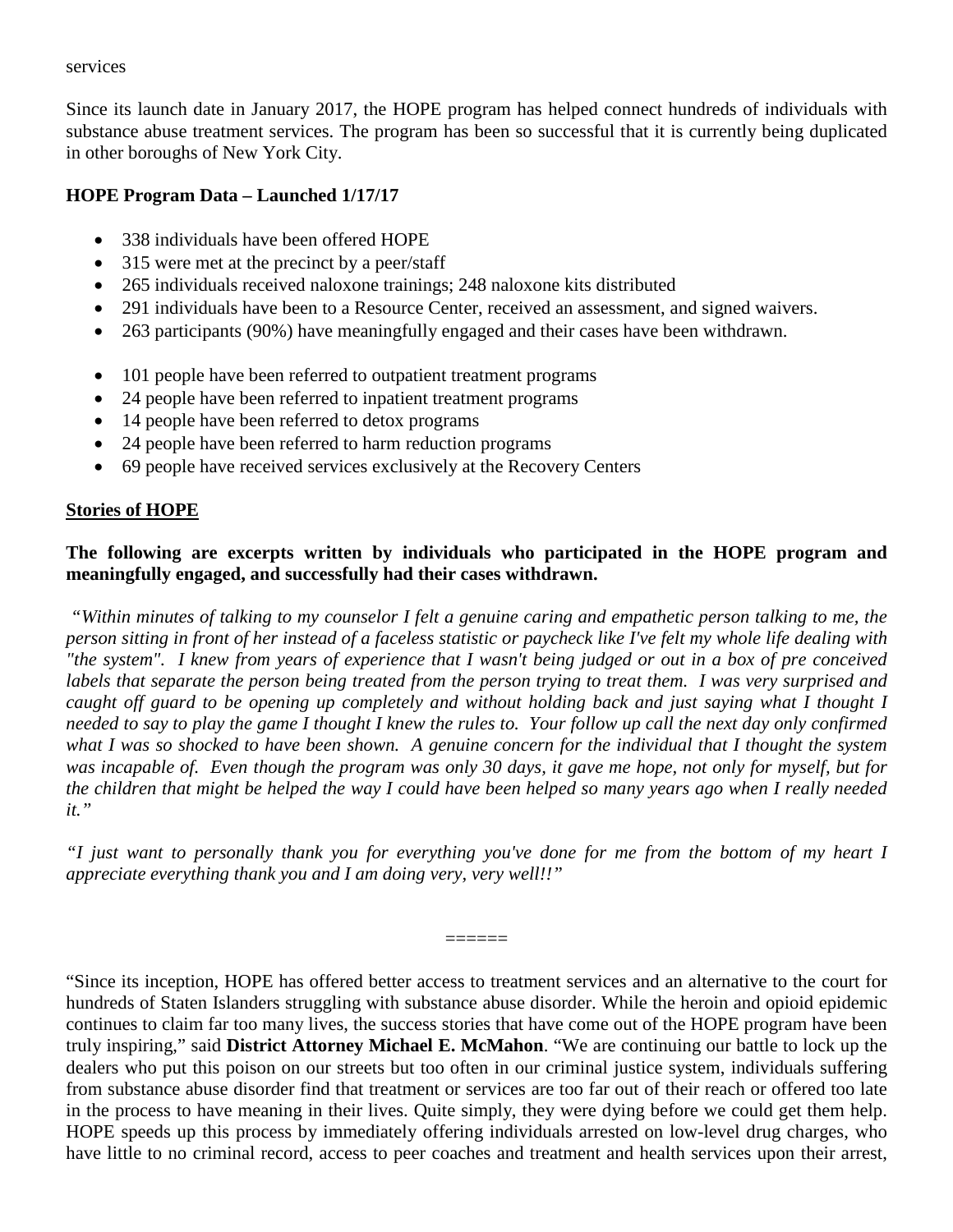with the promise of avoiding a criminal record if they successfully complete the program.

**McMahon** continued, "A year later, this collaborative effort between my office, the NYPD, the public health community, and all of our partners, continues to grow and serve as a model for how large cities can address this crisis by both saving lives and reducing crime. The fact that we could pull this together with all these diverse partners is a tribute to Staten Island. Yes, the problem is terrible here, but our spirit of community and loyalty to each other will allow us to prevail in this, the greatest challenge of our times."

**NYPD Commissioner James P. O'Neill said,** "Preserving life is part of the NYPD's mission. The HOPE program allows us to work in partnership with the Richmond County District Attorney and the community to do just that and we are committed to its success."

**Borough President James Oddo** said, "The HOPE program does exactly what its moniker says – it offers those caught in the throes of addiction the hope of a better future free of opioids. I commend DA McMahon and all who continue to work so hard saving lives. The problem continues to require a multi-faceted response, including educating our young people so they don't start in the first place, investigating and locking up those dealers who prey on Staten Islanders, and helping those addicted get the help they need. For the past year, HOPE has been helping those addicted with help and a way out. It is a remarkable collaboration, one that will continue to save lives."

**Elizabeth Glazer, Director of the Mayor's Office of Criminal Justice,** said, "The City is working with experts in public health, social services and law enforcement to divert individuals with behavioral health needs into appropriate health care. DA McMahon has forged an important path to ensure that law enforcement and health professionals work together to find solutions to issues of mental health and drug dependence and we are happy to partner with him in this work."

**Christopher Pisciotta, the Legal Aid Society, Attorney in Charge, Richmond County Office, said,** "On this anniversary of the HOPE program, we see the amazing impact this innovative program has had in our community. HOPE touched and changed lives in the midst of this public health crisis from opioids. HOPE connected hundreds of people fighting addiction with resources, support and guidance to provide people with a path to help themselves in this fight against addiction. The creative program addresses the need without bringing the burden of a criminal record or the stigma that often attaches. Staten Island has embraced HOPE and HOPE has become a model for other communities that too are combating this health crisis. With creative programs to address addiction such as HOPE and greater use of treatment programs for those currently in the criminal justice system, we must continue to help those in need to help themselves and change the paths of their lives."

**OASAS Commissioner Arlene González-Sánchez** said, "People suffering from addiction need hope and treatment to promote their recovery. I congratulate District Attorney McMahon on the HOPE Program's first successful year and look forward to many more to come."

**New York City Health Commissioner Dr. Mary T. Bassett said,** "The Staten Island HOPE program is an innovative public safety approach to connecting more people at risk of drug overdose to services and support in Staten Island. This program is an example of innovation born of community and government collaboration to respond to substance misuse and overdose."

**Joseph Conte, PhD, Executive Director at the Staten Island Performing Provider System, said,** "The Staten Island PPS is proud to have been invited to support the HOPE program with the Richmond County DA's Office and all of the wonderful partners that helped make the initiative a success. The PPS, through the Delivery System Reform Incentive Payment (DSRIP) program, is committed to improving the quality of care and health outcomes for Staten Island residents through partnership and innovation. The HOPE program embodies those goals through multi-partner collaboration and the transformation of a traditional stigmatized